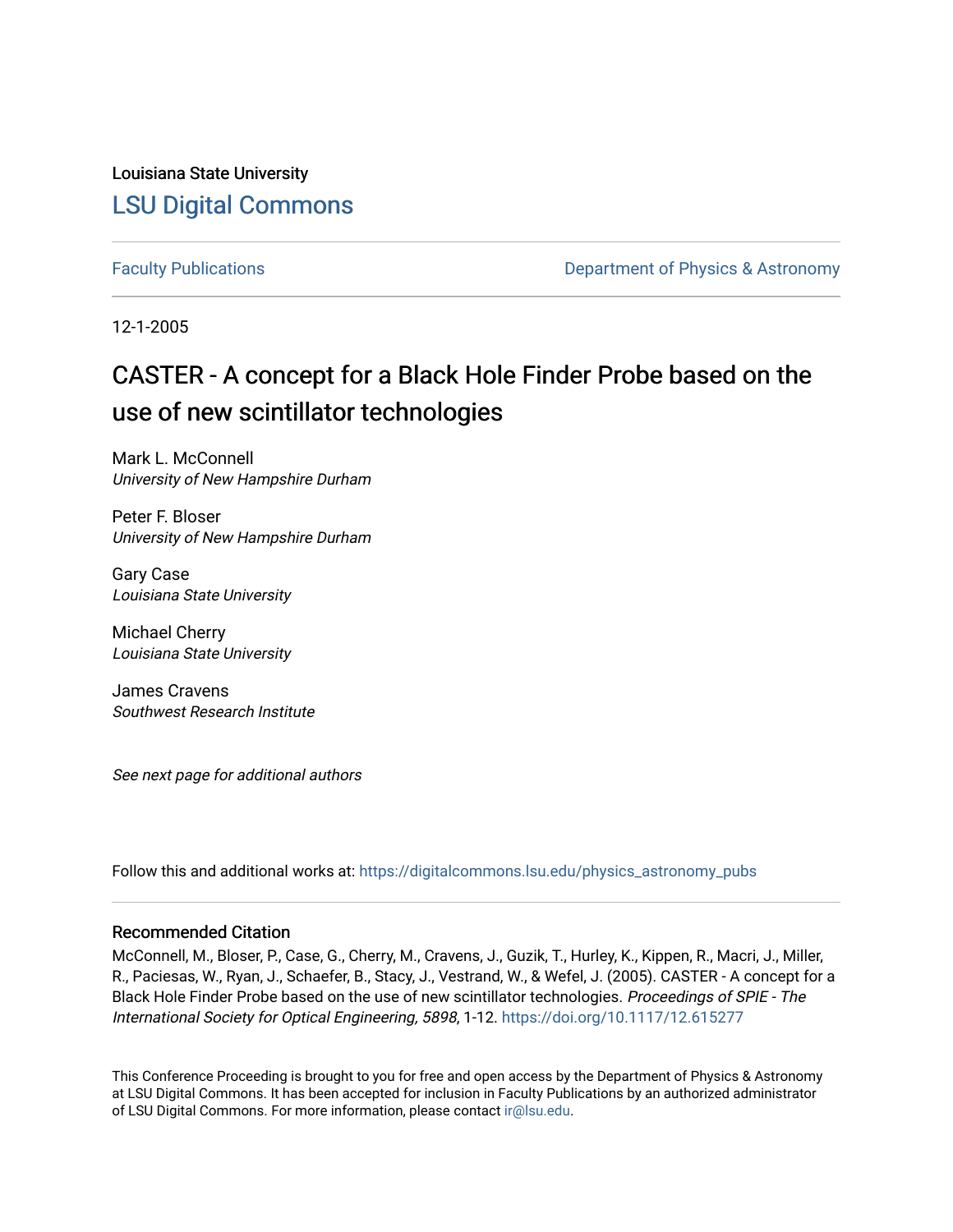## Authors

Mark L. McConnell, Peter F. Bloser, Gary Case, Michael Cherry, James Cravens, T. Gregory Guzik, Kevin Hurley, R. Marc Kippen, John Macri, Richard S. Miller, William Paciesas, James M. Ryan, Bradley Schaefer, J. Gregory Stacy, W. Thomas Vestrand, and John P. Wefel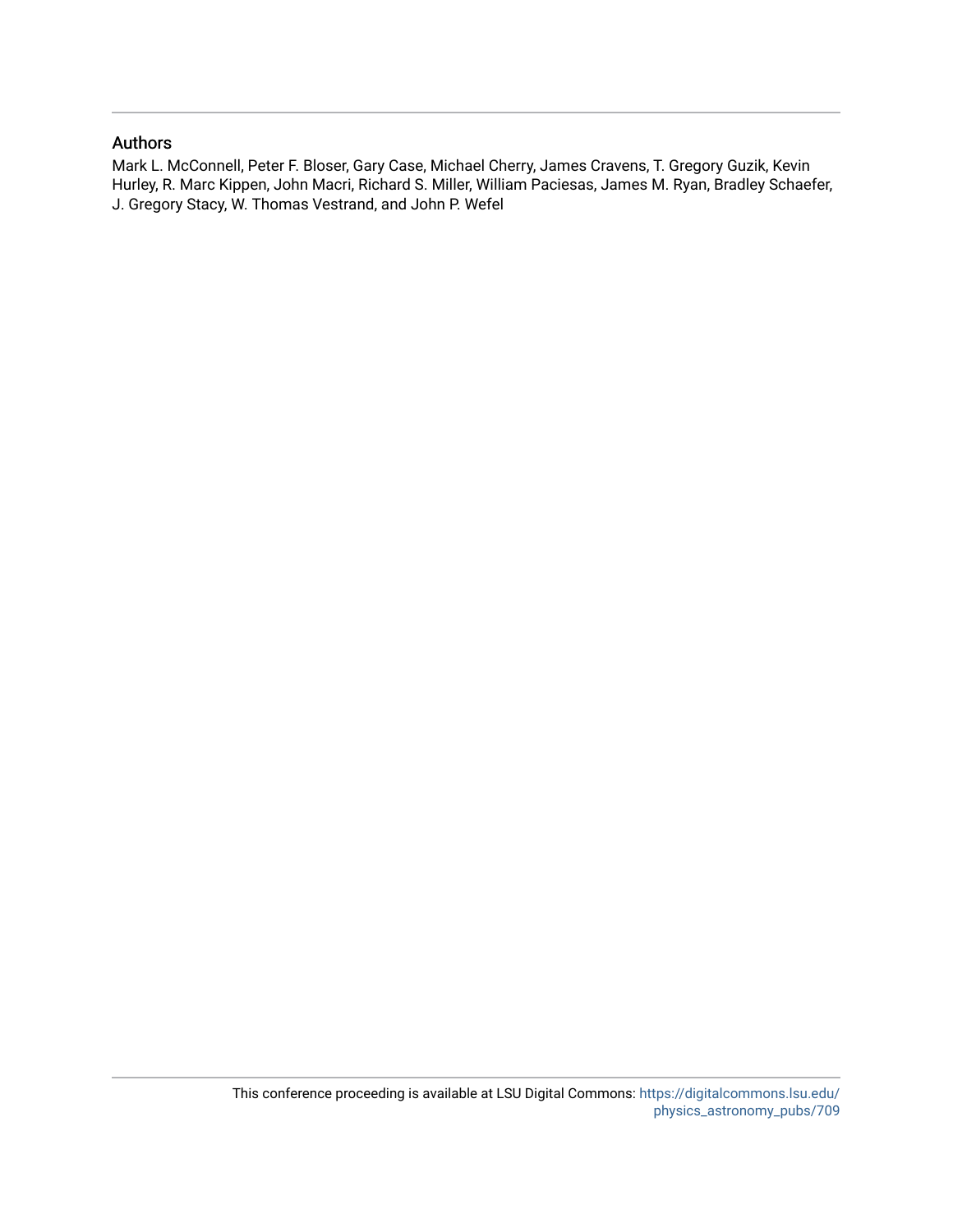# CASTER - a concept for a Black Hole Finder Probe based on the use of new scintillator technologies

Mark L. McConnell<sup>a</sup>, Peter F. Bloser<sup>a</sup>, Gary Case<sup>b,c</sup>, Michael Cherry<sup>b</sup>, James Cravens<sup>d</sup>,

T. Gregory Guzik<sup>b</sup>, Kevin Hurley<sup>e</sup>, R. Marc Kippen<sup>f</sup>, John Macri<sup>a</sup>, Richard S. Miller<sup>g</sup>,

William Paciesas<sup>g</sup>, James M. Ryan<sup>a</sup>, Bradley Schaefer<sup>b</sup>, J. Gregory Stacy<sup>b,c</sup>,

W. Thomas Vestrand<sup>f</sup> and John P. Wefel<sup>b</sup>

<sup>a</sup>Space Science Center, University of New Hampshire, Durham, NH 03824 ;

 $b$ Department of Physics and Astronomy, Louisiana State University, Baton Rouge, LA 70803;

 $c$ Department of Physics, Southern University, Baton Rouge, LA 70813;

<sup>d</sup>Department of Space Science, Southwest Research Institute, San Antonio, TX 78228 ;

 ${}^{e}$ Space Sciences laboratory, University of California, Berkeley, CA 94720;

<sup>f</sup>Los Alamos National Laboratory, Los Alamos, NM 87545 ;

<sup>g</sup>Department of Physics, University of Alabama, Huntsville, AL 35899

#### ABSTRACT

The primary scientific mission of the Black Hole Finder Probe (BHFP), part of the NASA Beyond Einstein program, is to survey the local Universe for black holes over a wide range of mass and accretion rate. One approach to such a survey is a hard X-ray coded-aperture imaging mission operating in the 10–600 keV energy band, a spectral range that is considered to be especially useful in the detection of black hole sources. The development of new inorganic scintillator materials provides improved performance (for example, with regards to energy resolution and timing) that is well suited to the BHFP science requirements. Detection planes formed with these materials coupled with a new generation of readout devices represent a major advancement in the performance capabilities of scintillator-based gamma cameras. Here, we discuss the Coded Aperture Survey Telescope for Energetic Radiation (CASTER), a concept that represents a BHFP based on the use of the latest scintillator technology.

Keywords: Black Hole Finder Probe, CASTER, black holes, gamma ray bursts, coded aperture imaging, hard X-ray imaging detectors, Anger cameras, scintillators, lanthanum bromide, lanthanum chloride

#### 1. INTRODUCTION

NASA's Beyond Einstein Program<sup>1</sup> defines a sequence of space missions for exploring of the Universe. One aspect of this program is a series of three Einstein Probe missions that would complement the facility-class Einstein Great Observatories (LISA and Con-X). Although the launch dates are highly uncertain at this time, it is hoped that the Probe missions will be launched in the 2012–2020 time frame. One of the three Einstein Probe missions defined by Beyond Einstein roadmap is the Black Hole Finder Probe (BHFP). The goal of the BHFP will be to carry out an all-sky census of accreting black holes: from supermassive black holes in the nuclei of galaxies, to intermediate mass (about 100–1000 solar mass) holes produced by the very first stars, to stellar mass holes in our galaxy. It is generally agreed that a hard X-ray coded mask imager covering the 10–600 keV energy band would be an effective tool for achieving this goal.

One concept for the BHFP mission, known as EXIST (the Energetic X-ray Imaging Survey Telescope), has been under development for several years.<sup>2−4</sup> Here we offer an alternative concept, one that is similar to EXIST, but based on different detection technologies. We will refer to our design concept as the Coded Aperture Survey Telescope for Energetic Radiation (CASTER).<sup>5</sup> CASTER is designed to employ several new experimental techniques using standard detector technologies, such as inorganic scintillators, wavelength-shifting fibers and

Send correspondence to: Mark.McConnell@unh.edu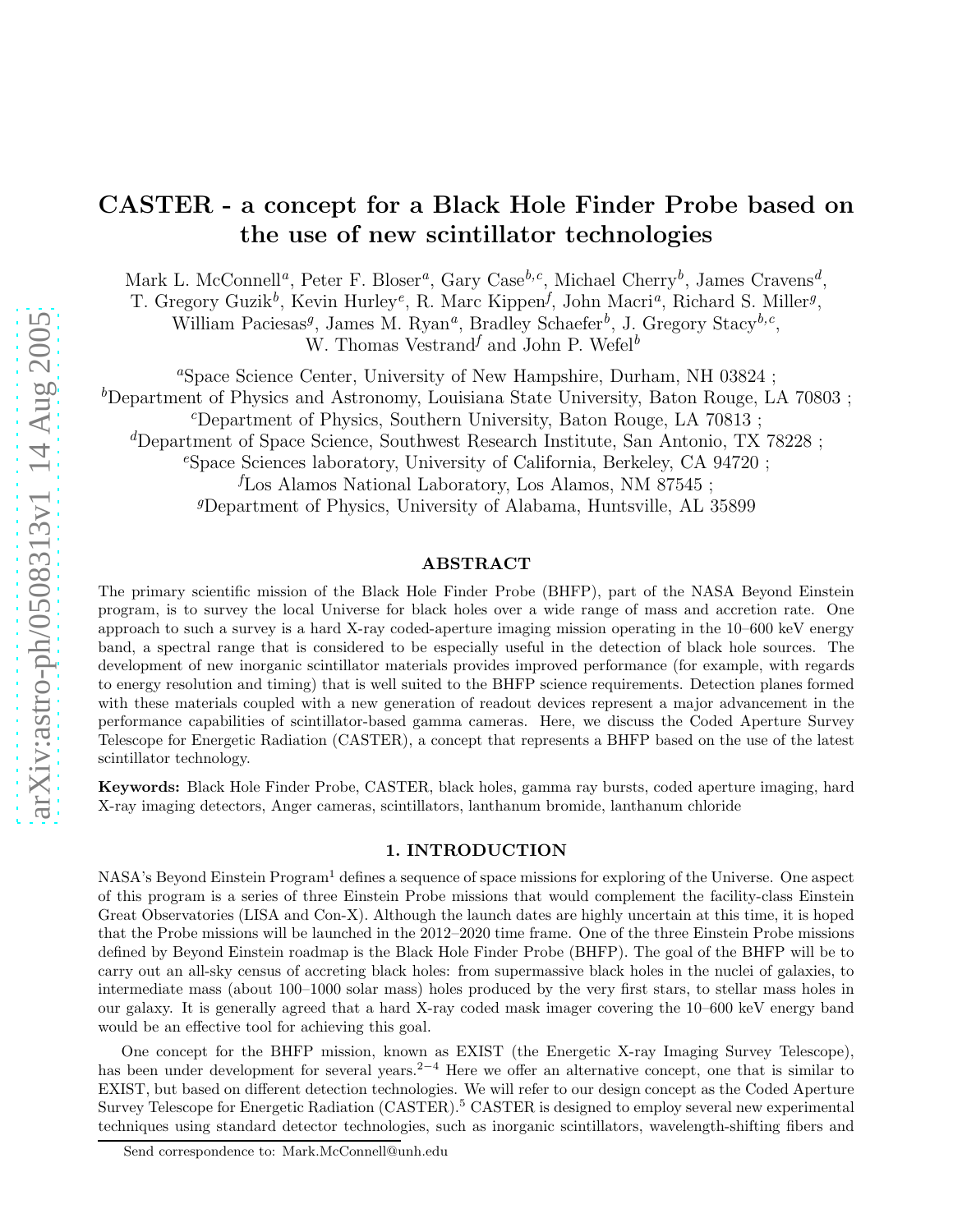photomultiplier tubes (PMTs), all of which have laboratory and space flight heritage. The development of a new inorganic scintillator material, lanthanum bromide (LaBr3), provides improved performance that is well suited to the BHFP science requirements. Detection planes formed with  $LaBr<sub>3</sub>$  scintillator coupled with a new generation of readout devices may represent a major advancement in the performance capabilities of scintillator-based gamma cameras.

The detector technology is an important driver for the mission design. For example, limitations on detector thickness (i.e., detector efficiency) dictate the requirement on detector area, with all its implications for experiment size, weight, power, etc. This in turn constrains the choices for launch vehicle and orbit. Scintillators represent a proven technology that is robust, reliable and simple to implement in large areas and in large volumes. With  $LaBr<sub>3</sub>$ , we now have the prospect of scintillators with energy resolution and stopping power on par with room-temperature semiconductors (such as CZT), but with far less cost. In addition, scintillator technology offers a practical means to extend the effective energy range beyond 511 keV, an important goal that may be difficult to achieve with the limited thicknesses of CZT. We therefore are exploring the implications, benefits and penalties, both practical and scientific, of using inorganic scintillators as the detector technology of a coded aperture imaging BHFP.

#### 2. MISSION REQUIREMENTS

The design goal of the Black Hole Finder Probe (BHFP) is to cover the full energy range from 10 keV up to 600 keV. Many accreting black hole sources (especially stellar-mass black holes and Seyfert galaxies) have spectra that peak in this energy band. This characteristic makes this particular energy range ideal for a BHFP mission. The upper part of this energy range is of interest, in part, because it is sensitive to processes involving electronpositron annihilations. Therefore, we place the upper limit of the energy range above the energy range of the 511 keV line.

The BHFP sensitivity goal is defined for the 20-100 keV energy range so as to match the sensitivity of the ROSAT all-sky survey (RASS), ∼ 0.05 mCrab. Carried out during the first six months of the ROSAT mission, the RASS covered the full sky in the soft X-ray range of 0.1–2.4 keV. A total of 145,060 sources were detected by the RASS II analysis, 18,811 of which survived a screening process to make it into the ROSAT Bright Source Catalog (RBSC).<sup>6</sup>

Although several wide-field instruments have been sensitive within the BHFP energy range, there has been only one instance of a systematic all-sky survey at these energies — the 13–80 keV all-sky survey performed by HEAO-A4. The HEAO-A4 survey recorded 72 sources at a flux sensitivity of 14 mCrab.<sup>7</sup> Within the next few years, the Swift hard X-ray all-sky survey<sup>8</sup> is expected to reach a sensitivity level of  $\sim 2$  mCrab, providing the first all-sky survey since HEAO A-4.

Several other instruments operating in the BHFP energy range have provided only partial sky coverage. The SIGMA telescope on the GRANAT Observatory covered about one-fourth of the sky at energies between 35 keV and 1.3 MeV. The flux sensitivity was better than 100 mCrab over the covered region and was as good as  $\sim$  10 mCrab in the galactic center region.<sup>9</sup> The first IBIS/ISGRI catalog compiled from a galactic plane survey<sup>10</sup> yielded  $\sim$ 25 gamma-ray sources in the 25–160 keV energy band, at a flux sensitivity of  $\sim$  3 mCrab.

The angular resolution requirement is defined by the need to avoid source confusion. With the sensitivity limit defined above, it is expected that up to ∼30,000 AGN will be detected by the BHFP (mostly in the lower part of the BHFP energy range). In order to avoid source confusion at these levels, an angular resolution of 5–10′ will be required. Because we expect fewer sources to be detected at the higher energies, the resolution requirement will be more relaxed in the upper part of the BHFP energy range.

#### 3. IMPLEMENTATION

Although it may be possible to effectively cover the full energy range with a single instrument, the CASTER concept study is currently considering two separate imager concepts, one that will ensure adequate coverage at the highest energies and one that will ensure adequate coverage at the lowest energies. Both are coded aperture imaging telescopes and both rely on the use of the latest in photon detection technologies.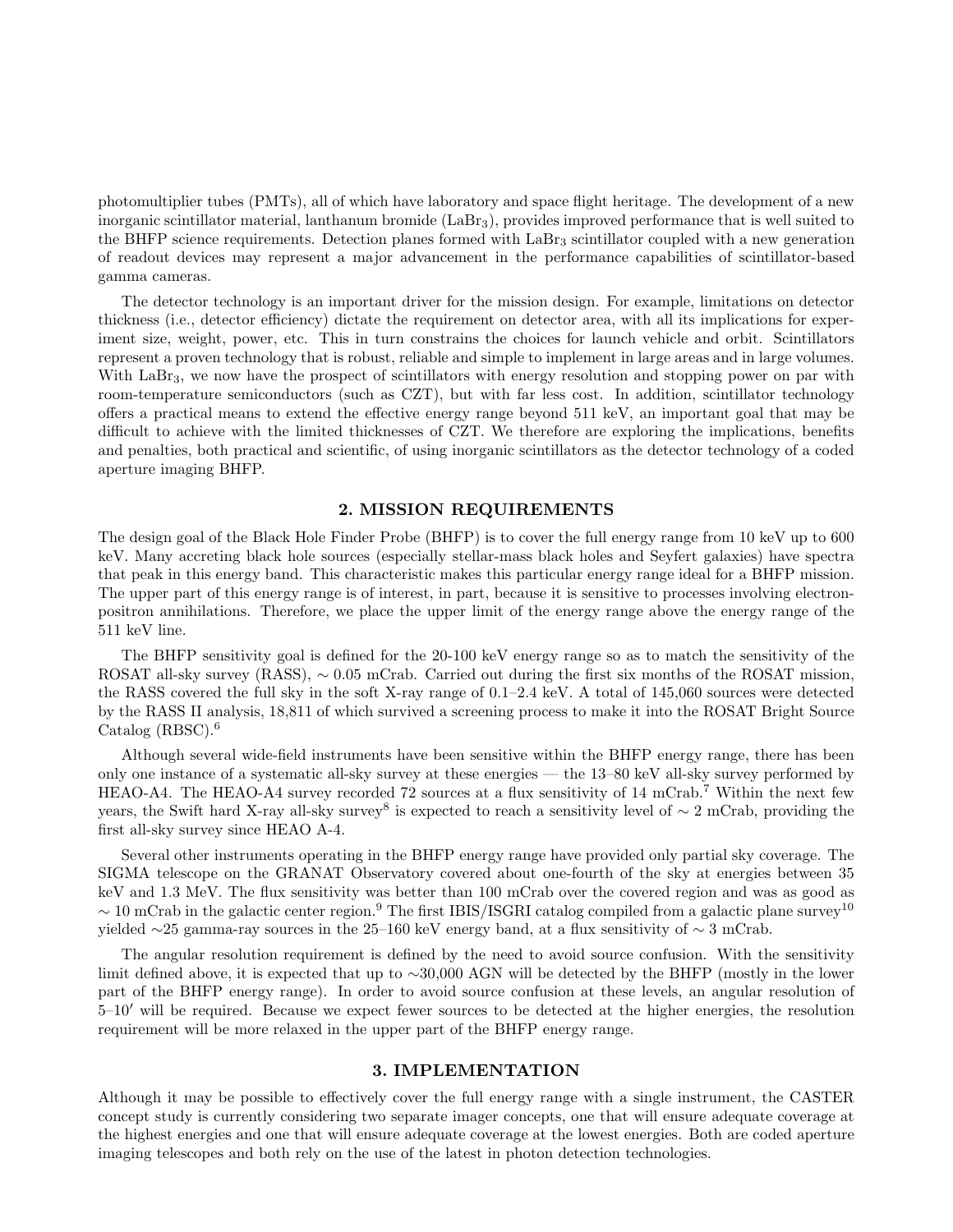#### 3.1. Coded Aperture Imaging

Although other means of imaging high-energy radiation are possible, such as rotation modulation collimators or Fresnel zone plate imaging, only traditional coded aperture imaging<sup>11,12</sup> offers the wide FoV that is needed for the full-sky survey of the BHFP. The coded mask must be thick enough to provide a high contrast shadow on the detector plane. The measured shadow is used to construct the sky image, so the ability to measure the photon distribution on the detection plane will, in part, determine the quality of the resulting image. A large area photon detection plane simultaneously measures both the position of the photon interaction (in three dimensions to avoid parallax effects) and the energy lost by the photon as a result of that interaction. The most notable satellite applications of this technique are  $\text{GRANAT}/\text{SIGMA}^{13}$ , BeppoSA $\text{X}^{14,15}$ , INTEGRAL<sup>16,17</sup> and SWIFT<sup>18,19</sup> all of which follow in the pioneering footsteps of balloon-borne instruments such as  $\text{DGT}^{20}$  and  $GRIP.<sup>21,22</sup>$ 

Several interrelated parameters must be considered in designing a coded aperture imaging system. The angular resolution corresponds to the angular size of a mask element as seen from the detection plane, and so is dictated by the mask element size and the separation of the mask from the detector. The mask-detector separation is constrained by the size of the launch vehicle fairing and the FoV requirements. The detection plane must be able to resolve the individual mask elements in the projected pattern. The exact ratio between detector spatial resolution and mask element size has an important effect on the  $S/N$  in the reproduced image.<sup>23,24</sup> For a fixed mask element size, improved spatial resolution results in an improvement in the imaging S/N. It has been shown<sup>24</sup> that , to optimize the S/N using discrete detector elements, the mask element size (in both x and y) should be  $\sim$  1.5 times larger than the detector spatial resolution.

The size of the fully-coded FoV is determined by the geometric area of the detector and the mask-detector separation. Several factors will, however, limit the FoV. The most important of these are the mask and detector element geometries. The mask thickness must be sufficient to attenuate photons in the desired energy range. At the same time, the thickness of the mask must be limited to maintain uniformity of mask transmission for off-axis sources and avoid the resulting vignetting effects. Another important consideration for a large FoV instrument is the lateral distance traveled by a photon in the detector material before it interacts. This will depend not only on the angle of incidence of the photon, but also on its energy (i.e., its mean free path). The concern is that the photon may register in a detector element other than the element that it first encountered. This pixel crosstalk effect can seriously degrade the imaging performance. It can be minimized at a given energy by limiting the FoV (the photon incidence angle) or the detector thickness<sup>25</sup> or by measuring the depth of the interaction site within the detection plane. Depth information can be used in constructing the image from different layers within the detector. The ability to determine the depth of photon interaction is therefore a key requirement.

We have developed and tested the procedures for producing large coded aperture tungsten masks using relatively straightforward photolithographic etching techniques.<sup>25</sup> A mask pattern is produced which provides for the edge allowances required to produce the proper shaped holes. The mask pattern is transferred from CAD to a silver-based mylar acetate film using a high resolution (16,000 dpi) laser printer. Photoresist is rolled onto a tungsten sheet, and two acetate masks are applied to the front and back of the tungsten using double-sided tape. The two masks are aligned using markers on the overlapping edges. The tungsten-acetate sandwich is then illuminated with UV light which photoexcites the resist through the clear holes in the mask. The acetate film is removed, the resist is developed in soda ash to harden the unexposed photoresist, and the excited polymer photoresist is washed away. The piece is then etched in an acid soup at a predetermined rate and temperature, rinsed with water, and stripped of the photoresist. An X-ray image of a prototype mask, taken with 40 - 50 keV X-rays from a dental X-ray machine using a CsI microfiber array and CCD camera is shown in Fig. 1.

Energetic photons and cosmic ray particles striking the tungsten will produce fluorescence photons at an energy just below that of the tungsten K-edge. In order to attenuate the tungsten fluorescence photons, a graded mask must be used. The choice of grading material will be dictated by the physical properties, ease of handling, cost of the material, and the imaging properties. Tin and silver foils, for example, are both potentially useful. A silver or tin mask layer can be etched, aligned (using the same procedure as for the acetate masks), and glued to the back of the tungsten in a graded sandwich to produce the final mask. A thin layer of plastic scintillator may be placed below the mask for mechanical support and to provide a means of rejecting charged particles.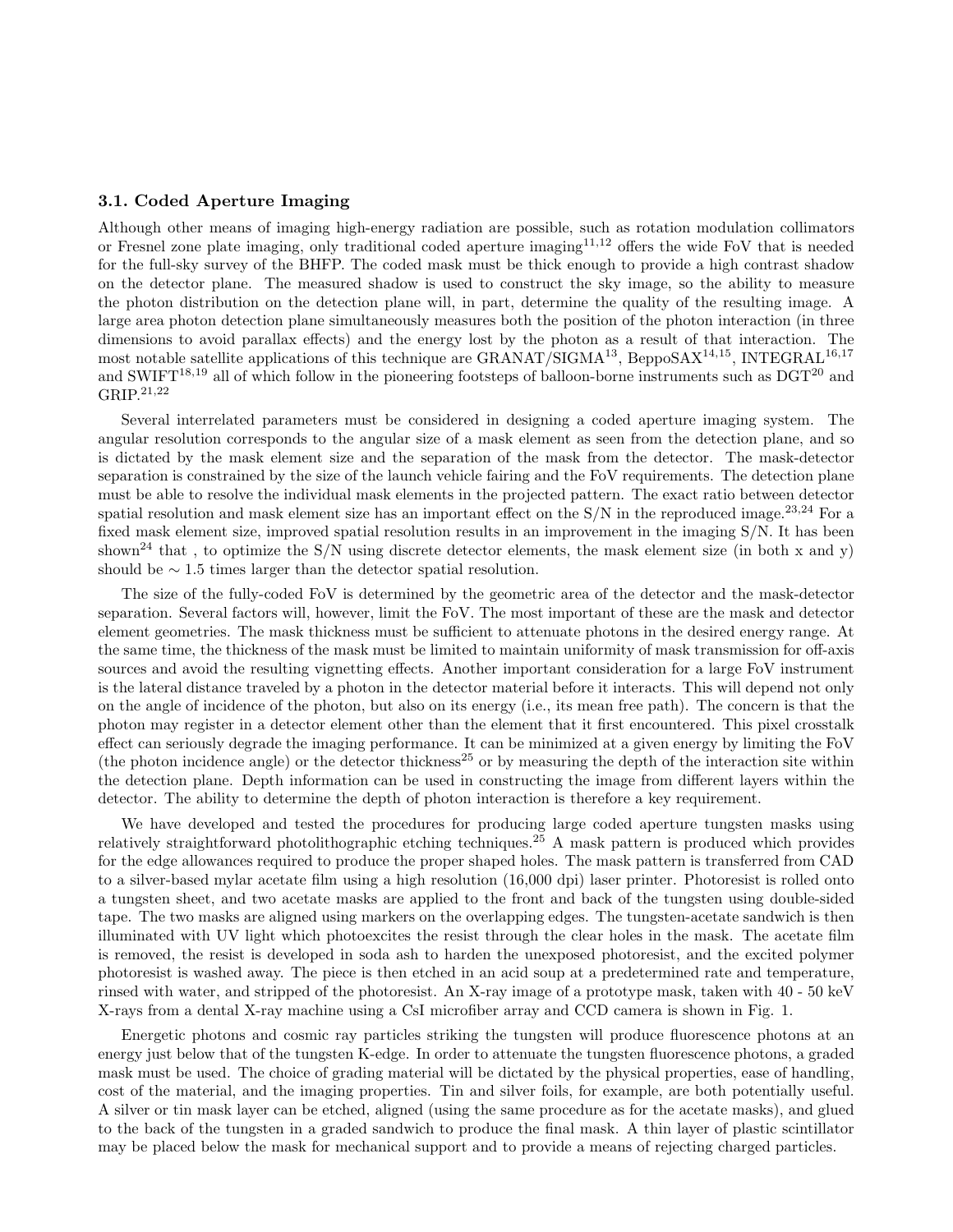



Figure 1. X-ray image of an etched tungsten mask obtained with a 1 mm thick CsI microfiber array and a CCD camera. The mask is a 71 x 73 URA pattern with 0.5 mm thickness and 0.5 mm minimum pixel dimensions.

**Figure 2.** Energy spectrum of a  $^{137}$ Cs source obtained with a 1  $\text{cm}^3$  LaBr<sub>3</sub> detector. The FWHM at 662 keV is 2.6%. The comparison NaI(Tl) spectrum has an energy resolution of 6.7% (FWHM).

#### 3.2. Lanthanum Halide Scintillators

Lanthanum halide scintillators (both Ce-doped Lanthanum Bromide, LaBr<sub>3</sub>, and Ce-doped Lanthanum Chloride, LaCl<sub>3</sub>) have become attractive alternatives for applications utilizing traditional scintillator methods.<sup>26–31</sup> Both materials offer the properties of high stopping efficiency, high light output, good linearity, significantly improved energy resolution, fast response, and (potentially) low cost. These materials, however, are still under development and there remain some technical issues to be addressed. These include the ability to fabricate large crystal volumes, the intrinsic background (especially at energies above ∼ 1 MeV), and questions related to ruggedness, radiation hardness and activation. In general, both LaBr<sub>3</sub> and LaCl<sub>3</sub> are attractive possibilities for CASTER. We are currently baselining the use of LaBr<sub>3</sub>, since it provides somewhat better performance characteristics, although LaCl3, which is further along in its development, would be a suitable alternative.

#### 3.2.1. Scintillation Properties

Both LaBr<sub>3</sub> and LaCl<sub>3</sub> offer significantly better scintillation light output than traditional NaI(Tl) scintillator. Whereas the light output of NaI(Tl) is 38 photons/keV, LaBr<sub>3</sub> and LaCl<sub>3</sub> offer 63 and 49 photons/keV, respectively.27,<sup>30</sup> This level of light output is among the highest for inorganic scintillators.<sup>32</sup> The emission spectra of LaBr<sub>3</sub> and LaCl<sub>3</sub> (which peak at 380 and 350 nm, respectively) are well matched to the peak quantum efficiency (25%) of borosilicate glass window PMTs with bialkali photocathodes. The spectral match to such tubes is even better than that of NaI(Tl). These emission spectra are also a good match to Saint Gobain waveshifting fibers BCF 91A, BCF 99-90 and BCF 99-33A, which have absorption spectra with peak wavelengths of 420, 345 and 375 nm, respectively.

The proportionality of light yield as a function of energy is another important property of any scintillator material. All other factors equal, a more proportional scintillator will have a better energy resolution.<sup>33</sup> This is especially true at energies where one or more Compton interactions occur before the energy is fully absorbed. Over the energy range from 60 to 1275 keV, the non-proportionality in light yield is about 6% for LaBr<sub>3</sub> as compared to 20% for NaI(Tl) and CsI(Tl).<sup>30</sup> Results for LaCl<sub>3</sub> are similar to, but not quite as good as those for LaBr<sub>3</sub>.

With their higher light output and better proportionality, both LaBr<sub>3</sub> and LaCl<sub>3</sub> exhibit significantly improved energy resolution. Fig. 2 shows the spectrum of a <sup>137</sup>Cs source obtained with a 1 cm<sup>3</sup> LaBr<sub>3</sub> detector at room temperature.<sup>34</sup> The energy resolution at 662 keV is  $2.6\%$  FWHM. This result is comparable to the quoted energy resolution (3% @ 662 keV) for off-the-shelf spectroscopy grade CZT [\(http://www.evproducts.com/\)](http://www.evproducts.com/) and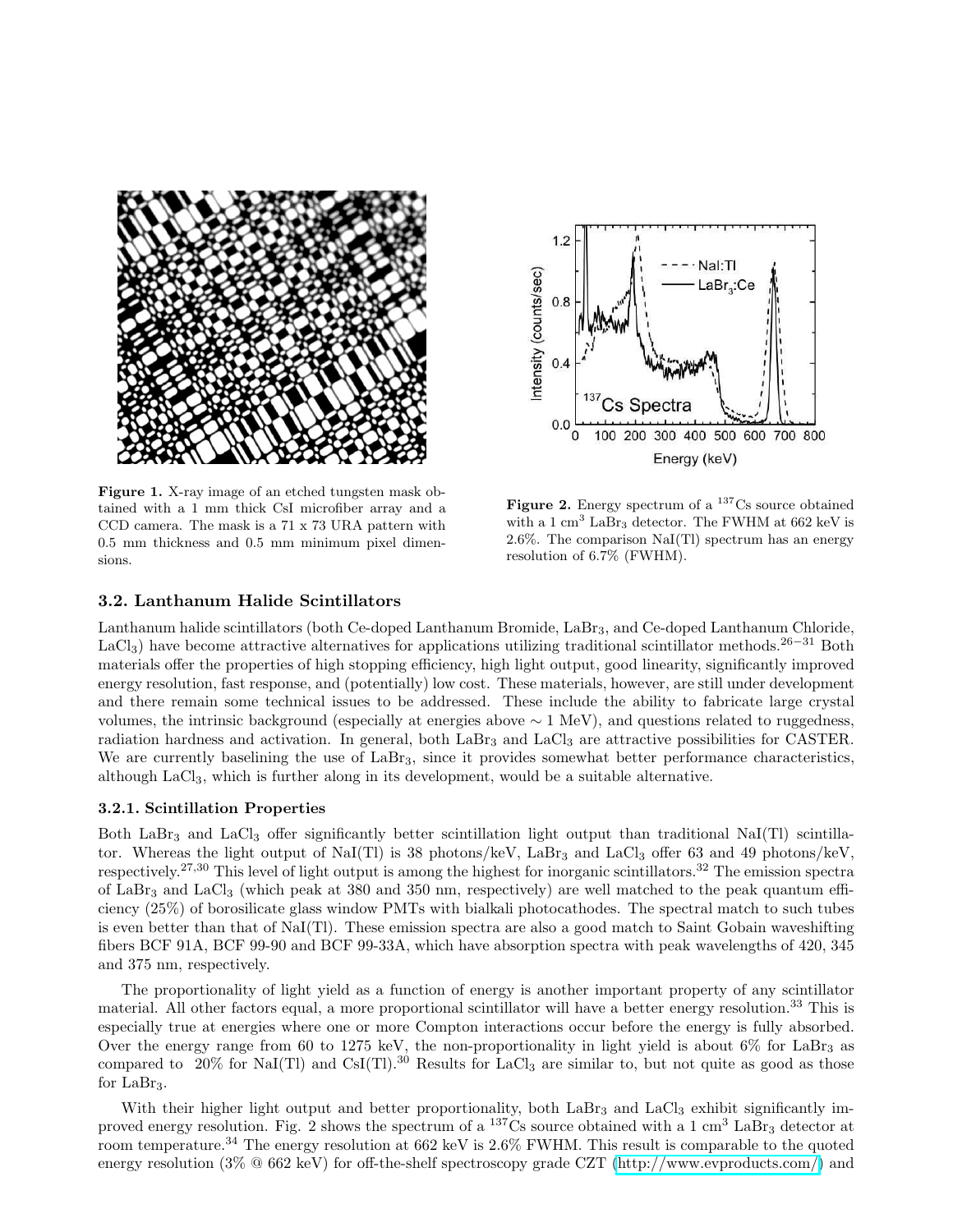

Figure 3. The total detection efficiency as derived from simulations of a cylindrical  $LaBr<sub>3</sub>$  scintillator of 1 cm radius and various thicknesses.



Figure 4. The full energy peak detection efficiency as derived from simulations of a cylindrical  $LaBr<sub>3</sub>$  scintillator of 1 cm radius and various thicknesses.

is also comparable to the spectral resolution of the Swift CZT array.<sup>18</sup> However, at energies below  $\sim 100 \text{ keV}$ , the energy resolution of these materials appears to be comparable to NaI(Tl). The energy resolution advantage of these materials appears to be restricted to the upper part of the BHFP energy range.

The fluorescent decay times of both LaBr<sub>3</sub> and LaCl<sub>3</sub> are quite fast ( $\leq 30 \text{ ns}$ ),<sup>34</sup> much faster than that of CsI  $(600-1000 \text{ ns})$ , NaI(Tl)  $(230 \text{ ns})$  or BGO  $(300 \text{ ns})$ . This assures superior performance in high count-rate situations, where the smaller dead-time per event becomes a distinct advantage. This will also be an advantage in efforts to reduce background via an active anticoincidence shield. The coincidence timing resolution of  $LaBr<sub>3</sub>$ crystals has been measured with a FWHM of 260 ps,<sup>34</sup> a result which confirms that LaBr<sub>3</sub> is well suited for applications requiring fast response and good timing resolution.

#### 3.2.2. Outstanding Issues

Several experienced detector manufacturers are currently growing both LaCl<sub>3</sub> and LaBr<sub>3</sub> crystals using proprietary processes. Small volume crystals of LaCl<sup>3</sup> (up to 2-inch size) are now routinely produced by Saint-Gobain and available as a stock item (under the trade name of BrilLanCe<sup>TM</sup> 350). While LaCl<sub>3</sub> crystals have been produced by Saint Gobain in sizes up to 3-inch diameter, the crystal sizes of the denser  $LaBr_3$  material (BrilLanCe<sup>TM</sup> 380) are somewhat more limited in size. LaCl<sub>3</sub> development efforts lead those of LaBr<sub>3</sub> because it is slightly easier to work with. However, no fundamental barriers have been identified that would prevent crystal growth and detector fabrication with material volumes as large as are presently possible for NaI(Tl). It is expected that, as production volumes increase, the cost of either material may also become comparable to that of NaI(Tl).

Lanthanum Halide detectors have been known to exhibit intrinsic backgrounds.<sup>35</sup> This has led to some concern about their use in astrophysical applications. However, recent efforts to reduce the level of background in LaCl3, based on techniques developed for ultra-low background NaI, have been successful at reducing the intrinsic background between 1.5 and 2.5 MeV from ~1-10 Bq/cc down to less than 0.05 Bq/cc.<sup>36</sup> The intrinsic background in the CASTER energy range appears not to be a major issue, although further study of this issue is warranted.

At the present time, there is very little known about how  $LaBr<sub>3</sub>$  or  $LaCl<sub>3</sub>$  will respond to intense doses of radiation. CASTER is one of many applications where radiation damage and activation will be important issues. We are currently planning tests to expose small samples of both materials to radiation beams during the fall of 2005. In addition, we are planning to fly small samples of  $LaBr_3$ ,  $LaCl_3$  and  $NaI(Tl)$  as a piggyback payload on a balloon flight of the ATIC experiment later this year from Antarctica. These data will provide us with the first measurements of the high altitude background of these scintillators.

#### 3.3. High Energy Telescope (60-600 keV)

The concept for the CASTER High Energy Telescope (HET) is that of a large area, wide field-of-view coded mask imager based on the use of LaBr3. The photon detection plane will require some reasonable thickness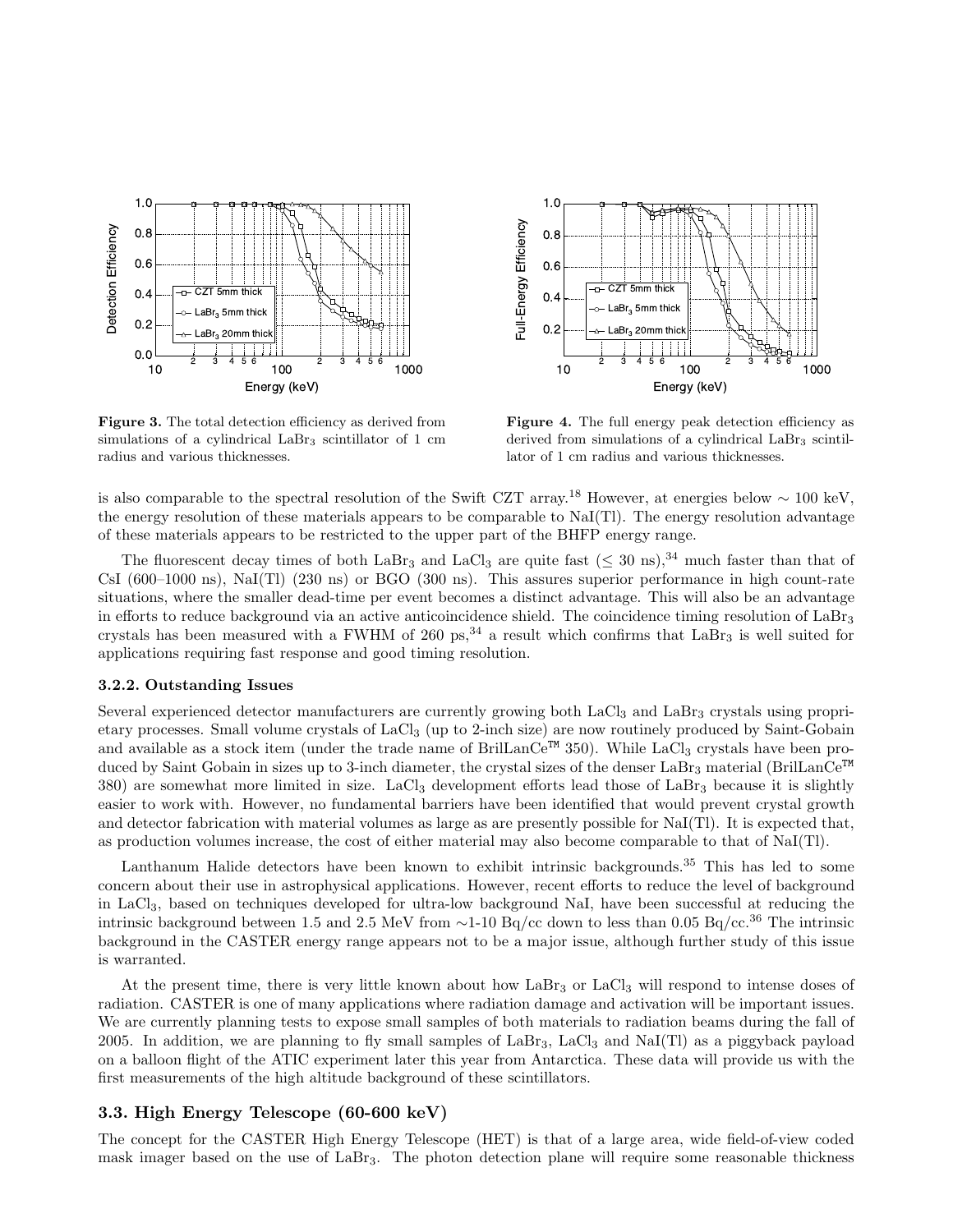

Figure 5. Measurement of the photon interaction depth.

of scintillator material (∼ 2 cm) to insure adequate sensitivity at energies up to 600 keV. In order to cover a reasonable fraction of the sky once every orbit, we require a total FoV for the HET of about  $60° \times 120°$ . Two HET modules, each with a FoV of  $70° \times 70°$  will satisfy this requirement.

The ability to fabricate  $LaBr<sub>3</sub>$  in large volumes (i.e., thicknesses greater than 1 cm) will offer the opportunity to provide improved detection efficiency at higher energies. Figs. 3 and 4 show data derived from simulations of detectors having a circular area with 1 cm radius. The plots compare the data for 5 mm thick CZT with both 5 mm and 20 mm thick LaBr<sub>3</sub>. A thicker LaBr<sub>3</sub> detector can provide better sensitivity than a 5 mm thick CZT-based system, especially at energies above ∼ 100 keV (assuming comparable background levels). Improved detection plane sensitivity may also reduce the requirement on mask thickness.

The angular resolution requirement of ∼ 10 arcminutes dictates the requirements for both the size of the coded mask elements and, subsequently, the spatial resolution of the detection plane. Assuming that the maskdetector separation is 1.0 m, the coded mask element size must be ∼ 3 mm in order to satisfy the angular resolution requirement. In order to resolve the mask shadow on the surface of the detection plane, we then require a (lateral) detector spatial resolution of 1–2 mm. In order to avoid imaging aberrations, the depth of each photon interaction must also be measured with a comparable spatial resolution  $(1-2 \text{ mm})$ .

The detection plane of the HET will consist of an array of Anger camera modules designed to measure the photon interaction location, along with the photon energy loss. Such imaging detector arrays (or gamma cameras), formed with multiple light sensors viewing a layer of scintillation material, are widely used for medical imaging and other applications.<sup>37,38</sup> Most commercially available gamma cameras employ layers of NaI(Tl) scintillator viewed by arrays of PMTs. The interaction location is determined for each detected photon from the relative signals recorded for each PMT in the array. The spatial resolution of a gamma camera depends on geometrical factors such as the scintillator thickness, its size and the number and density of the light sensors in the array. Statistical and optical factors, such as scintillation yield, surface reflectivity, spectral match and photoelectron yield are also important. New gamma cameras employing the combination of higher light yield scintillator material (LaBr<sub>3</sub>) and a higher density of light sensors, (e.g., small element MAPMTs) will have significantly better spatial resolution capabilities over earlier versions. With proper calibration and analysis of the multiple PMT signals, the achievable energy threshold and spectroscopic performance of these Anger cameras should be similar to that achieved using single PMT spectrometers. $21,39$ 

In addition to providing the location in the x- and y-dimensions, the extent of the distribution of scintillation signals within the sensor plane provides a measure of the z-coordinate or depth of the interaction. Light from scintillations nearer the sensor plane is shared among fewer sensors than light from scintillations farther from the sensor plane. Fig. 5 illustrates the z-coordinate measurement principle. Anger cameras with a higher density of readout sensors (with diameter and/or pitch less than the thickness of the scintillator layer) will have improved ability to measure the z coordinate. Multi-hit events would be identified and the interaction site locations measured in those cases where spatial resolution is better than the mean free path of the scattered photons. This advantage is important for imaging above ∼ 250 keV where the fraction of Compton-scattered photons is greater. This will also open up the possibility of polarization studies with CASTER.

We have so far identified two attractive options for readout of the scintillation light signal. One is a compact, low profile flat panel MAPMT (Hamamatsu H8500), designed specifically for large area arrays that is currently available in an  $8 \times 8$  anode configuration with 5.6 mm anodes<sup>40</sup> (smaller anode versions of which are under development). A second option is the Burle Planacon<sup>TM</sup> tube,<sup>41</sup> based on potentially more rugged MCP technology,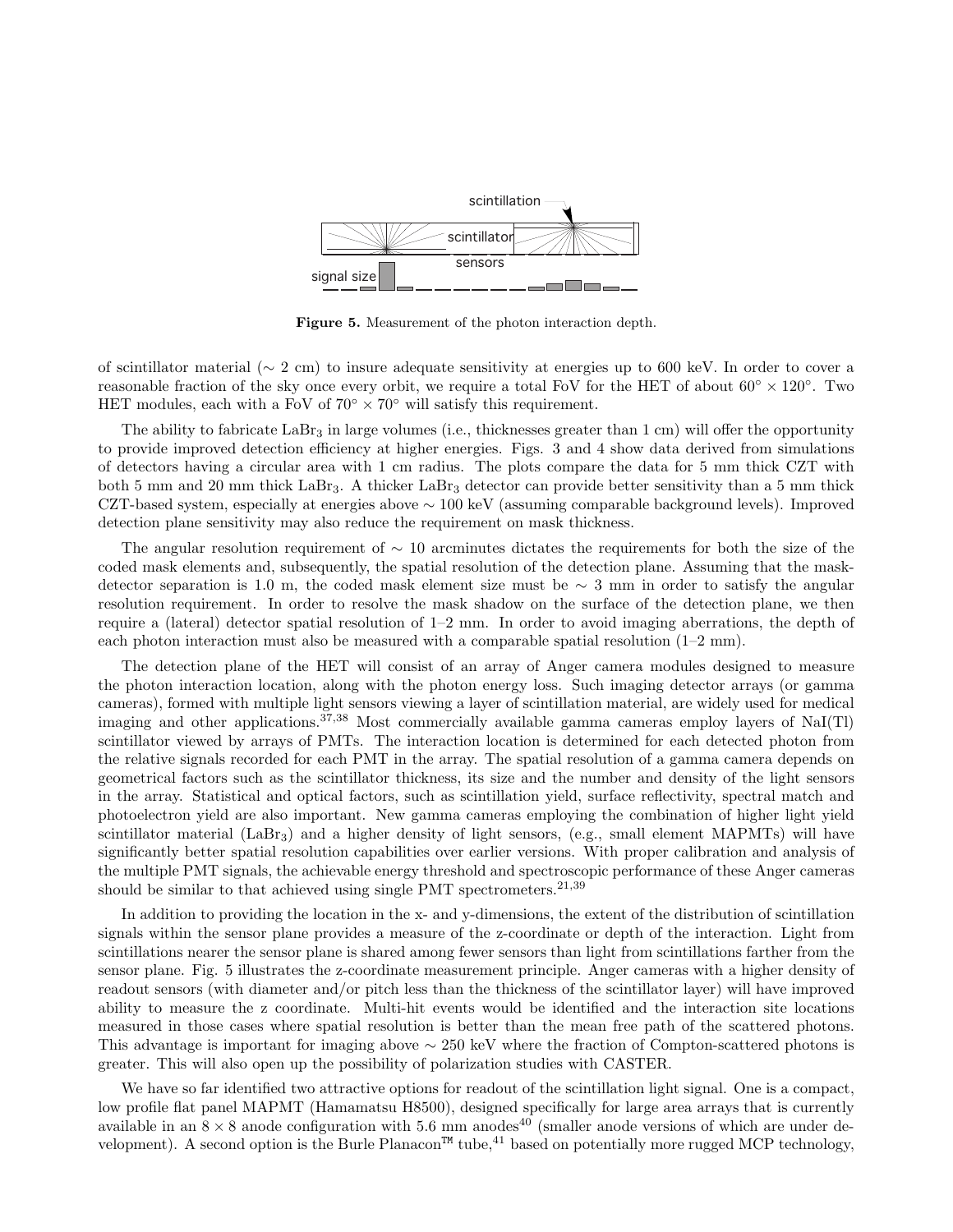with a very similar geometry. In either case, arrays of these devices have very little dead space ( $\leq 10\%$ ). Other options, including the use of discrete PMT arrays, may also be considered in the final HET design.

The use of a higher density of smaller sensor elements requires a larger number of processing channels that can be handled by the development of a suitable low power ASIC. For example, the use of the Hamamatsu H8500 flat panel PMT (with an external size of 52 mm  $\times$  52 mm  $\times$  12.7 mm) would require roughly 28  $\times$  28 or 784 such PMTs to cover the 1.5  $m<sup>2</sup>$  area of the HET detection plane. Assuming the use of a PMT with 64 anodes, this corresponds to more than 50,000 channels of data per HET module.

Image plane detectors formed with scintillators and MAPMTs will have significant power advantages over those formed with solid-state detectors. The biasing of MAPMTs will require  $\lt 1$  mW/cm<sup>2</sup> of detector area. In addition, MAPMTs also provide high gain with little noise, thus reducing the preamplifier power required for each front-end electronics channel as compared to solid-state detectors.

#### 3.4. Low Energy Telescope (10-150 keV)

The concept for the CASTER Low Energy Telescope (LET) is that of a large area, wide field-of-view coded mask imager based on the use of  $\text{LaBr}_3$ . The LET will be optimized for the lower part of the CASTER energy range. Because we anticipate a much higher density of sources at low energies, the angular resolution requirement for LET will be 5'. In order to cover the same total FoV as the HET modules  $(60° \times 120°)$ , four LET modules, each with a FoV of  $50^{\circ} \times 50^{\circ}$ , will be required.

We are currently investigating an approach adapted from medical imaging applications $42,43$  and analogous to the design of solid state strip detectors. In this case, one layer of wavelength-shifting fibers is laid in the x-direction across the top of a scintillator and a second layer of fibers is laid in the y-direction across the bottom. The light emitted by the fibers is read out at one end of each fiber by a set of multi-anode photomultiplier tubes (MAPMTs). The crossed fiber layers measure the x- and y- position using the center of gravity of the light in the two fiber arrays, and the depth by using the signal distribution across the fiber arrays. Only a small fraction of the light is absorbed, reemitted, and trapped in the fibers, however. Most of the light escapes the fibers. The energy measurement, therefore, is performed by a set of large area PMTs viewing the scintillator through the bottom fiber layer. This approach offers the possibility to provide a significant reduction in the power requirements by reducing the number of electronics channels as compared to a pixellated detector geometry. Whereas the number of electronics channels for a gamma camera is on the order of  $n_x n_y$ , where  $n_x$  and  $n_y$  are the number of sensor elements in the x- and y-directions respectively, the number of electronics channels can be reduced to the order of  $n_x + n_y$  by the use of this crossed fiber readout approach.

In this configuration, the orthogonal geometry of the fiber layers permits the determination of both the  $x$ and y coordinates of the energy deposit. When there is sufficient light output from the scintillator (e.g., for higher energy deposits), each interaction coordinate can be determined from the distribution of light within the fiber layer. At lower energies, where the light output is reduced, the number of photoelectrons per fiber will become too small for the desired efficiency. In order to overcome the limitations of this approach at low energies, segmented scintillator arrays may be used (as in Fig. 6). The segmented nature of such arrays restricts the lateral spreading of the light within the scintillator.

Preliminary testing of this concept has recently been conducted at LSU using a 2.5 cm diameter  $\times$  2.5 cm thick  $\text{LaBr}_3$  crystal.<sup>44</sup> The scintillation light is read out by a layer of 2 mm Saint Gobain BCF 99-33A fibers. At the same time, the energy measurement is made by a single large area PMT that views the  $LaBr<sub>3</sub>$  through the fiber layer. We expect some degradation of light yield (and, hence, energy resolution) as a result of measuring the light output through the fiber layer. Tests show that, at 662 keV, the energy resolution of the test crystals decreases from 2.7% for the case of the PMT directly viewing the LaBr<sup>3</sup> to 5.6% in the case of the PMT viewing the crystal through the fiber layer. These tests are continuing with the goal of more fully evaluating the energy resolution and spatial resolution that can be achieved using this approach.

#### 3.5. Background Modeling

The sensitivity of CASTER to astronomical sources depends not only on the efficiency of the detection plane, but also on the level of background encountered on orbit. An accurate estimate of the in-flight background is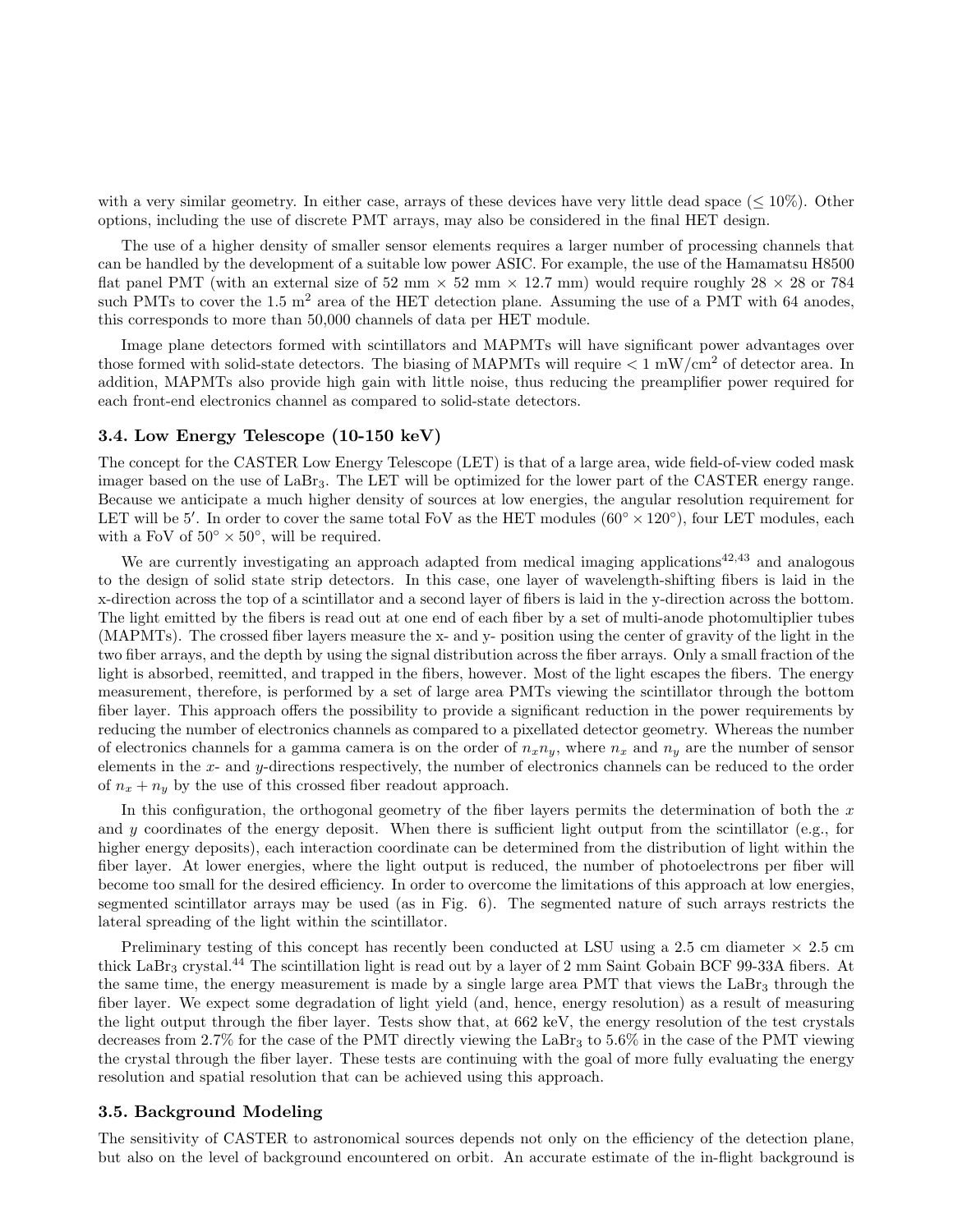

Figure 6. An imager design consisting of a pixellated scintillator array read out by wavelength shifting fibers. The large area PMTs are used for measuring total energy deposit. A monolithic scintillator, rather than the pixellated array, could also be used in this configuration.

therefore required in order to obtain meaningful sensitivity estimates. The primary sources of orbital background  $include^{45-48}$ :

Aperture photon flux This includes all non-source photons that enter through the forward aperture. The principal contributions come from the cosmic diffuse flux. In a coded-mask telescope, half of these photons are stopped (or scattered) by the mask.

Shield photon leakage This includes photons that pass through the anticoincidence shield and are detected in the central detector without any shield signal. As with the aperture flux, the principal contributions come from the Earth's atmosphere and the cosmic diffuse flux.

Atmospheric neutrons Neutron interactions within the experiment contribute to the background counting rate in at least two ways. Thermal neutron capture and inelastic collisions often give rise to photons in our energy range. In both cases, events in the  $20-200$  keV range can take place within the central detector. The inelastic neutron scatters are particularly troublesome. Typically, they excite a nucleus into a high-energy state or the continuum and the nucleus de-excites by emitting several photons. This makes it important to have an active shield. A passive shield must be very thick in order to stop all the secondary photons generated in the shield itself, whereas an active shield must only detect one secondary.

Charged particles Charged particles (both electrons and protons) passing through the central detector produce large signals. These can be eliminated with active scintillators to detect (and reject) minimum ionizing particles.

Effects of the coded mask The presence of the coded mask can influence the background rate in several ways. Background photons are generated in the mask by charged particles and high-energy photons. Photons that might otherwise miss the detector may be scattered towards the detector by the mask.

We are currently working on the development of a simulation model for CASTER based on the MGGPOD suite of simulation tools.<sup>49</sup> This should provide a reliable estimate of the CASTER in-flight background and will aid our efforts in the analysis of the CASTER design.

#### 3.6. Mission Architecture

The CASTER mission concept closely parallels that of EXIST. The most significant change introduced by CASTER is in the imaging system. In particular, CASTER envisions coded aperture detection planes based on a scintillator-based detector such as  $LaBr<sub>3</sub>$  rather than CZT. This difference will have implications for the imaging system, background, mask fabrication, power requirements, and spacecraft weight. All of these issues are being reconsidered in the current CASTER mission concept study. The essential mission architecture, however, will remain largely unchanged.

The CASTER payload, as currently envisioned, will consist of six separate telescope modules. There will be four low energy telescope (LET) modules and two high energy telescope (HET) modules. The FoV of both the LET and HET arrays will be  $60^{\circ} \times 120^{\circ}$ . The preliminary design specifications for the LET and HET modules are listed in Table 1. The goal of locating bright sources to within  $10''$  implies that the CASTER aspect knowledge should be accurate to  $\sim 5''$ . The pointing stability need only be good to a few arcminutes. In its survey mode, lasting for perhaps one year, CASTER will be operated in a zenith-pointed mode. Some rocking motion will be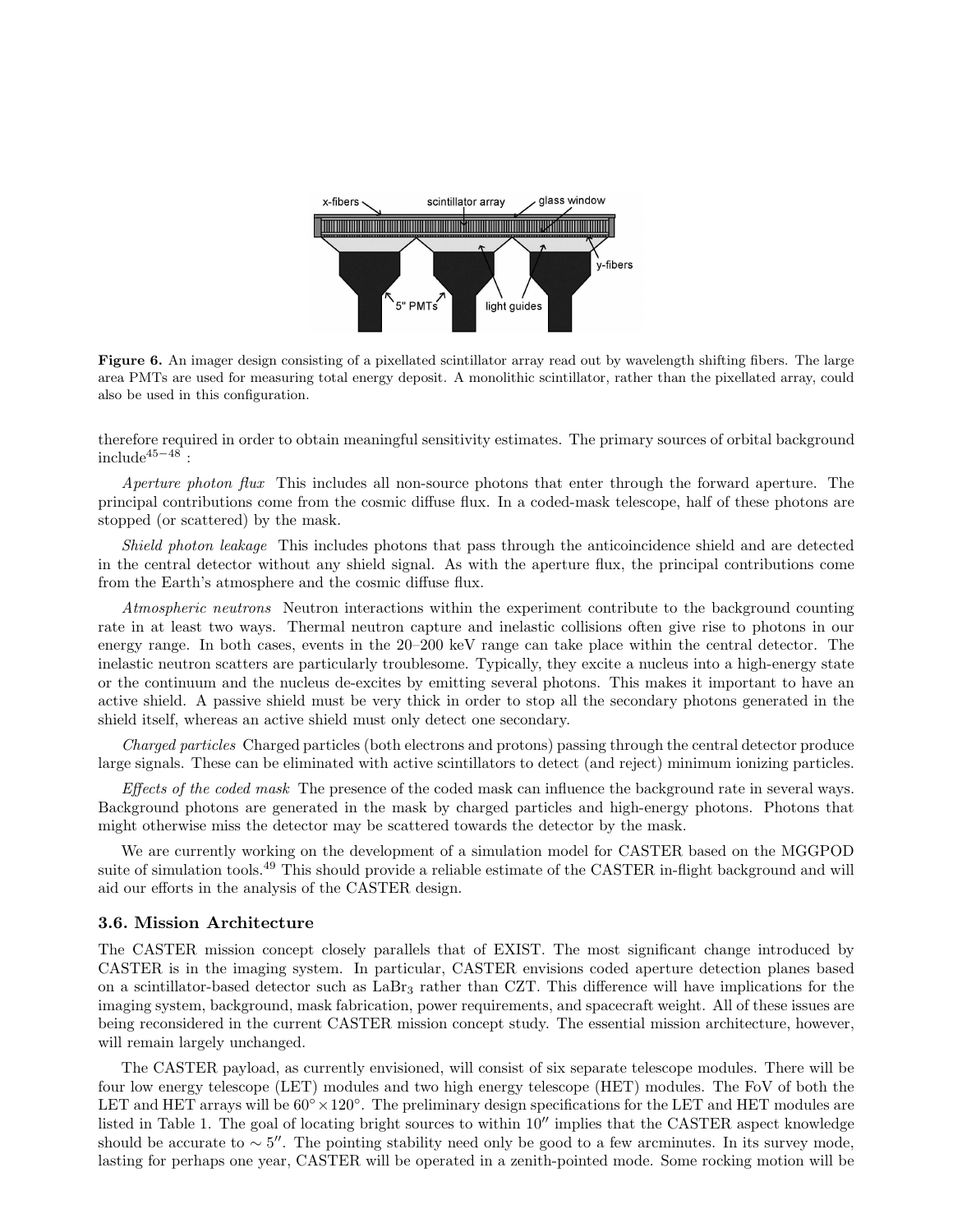periodically induced to maximize the sky coverage. In this way, CASTER will cover a significant fraction of the sky once each orbit. The scanning mode offers the added benefit of dealing with non-uniformities in the detector background by effectively smoothing out the resulting image noise. (INTEGRAL uses a dithering process to achieve the same result.) Detector collimation may be required at lower energies to reduce the impact of the cosmic diffuse emission, which dominates the background at energies below ∼100 – 200 keV. A combination of active and passive shielding will be used to minimize the effects of cosmic induced background and to provide Compton suppression. The preferred orbit will be a low-Earth equatorial orbit with a minimum two-year lifetime. An equatorial orbit will provide the lowest possible  $\gamma$ -ray background and therefore the highest sensitivity. The HETE-2 mission has demonstrated the value of such a low-background orbit for high energy detectors.<sup>50</sup>

To maximize the scientific return, the data will be returned on an event-by-event basis. Each event will be time tagged with an accuracy of  $\sim 10\mu$ s. Multi-hit information will be returned with each event to help construct the image and for polarization studies. A dedicated burst response mode will be developed to provide prompt on-board processing of  $\gamma$ -ray burst data. On-board generation of appropriate sky maps will facilitate the rapid dissemination of burst locations to the astronomical community, as in the case of BATSE, HETE-2, and Swift. Once the data are on the ground, rapid processing and release of the data to the public will enable rapid ground-based follow-ups. A guest observer facility is envisaged to handle data dissemination and to provide support to guest investigators.

|                                    | <b>HET</b>                          | LET                                 |
|------------------------------------|-------------------------------------|-------------------------------------|
| Energy Range                       | $50-600~\mathrm{keV}$               | $10-150~{\rm keV}$                  |
| No. of Modules                     | $\overline{2}$                      | 4                                   |
| Detector Area <sup>†</sup>         | $1.5 \; \mathrm{m}^2$               | $1.5 \; \mathrm{m}^2$               |
| $FoV^{\dagger}$                    | $\sim 70^{\circ} \times 70^{\circ}$ | $\sim 50^{\circ} \times 50^{\circ}$ |
| mask-detector sep                  | $100 \text{ cm}$                    | $150 \text{ cm}$                    |
| angular resolution                 | 10'                                 | $5^{\prime}$                        |
| mask element size                  | $3 \text{ mm}$                      | $2 \text{ mm}$                      |
| mask element thickness             | $7 \text{ mm}$                      | $1 \text{ mm}$                      |
| total mask area <sup>†</sup>       | $3.0 \text{ m}^2$                   | $3.0 \text{ m}^2$                   |
| total mask weight <sup>†</sup>     | $\sim 200 \text{ kg}$               | $\sim$ 30 kg                        |
| detector spatial resolution        | $\sim 1-2$ mm                       | $\sim$ 1 mm                         |
| detector thickness                 | $20 \text{ mm}$                     | $10 \text{ mm}$                     |
| total detector weight <sup>†</sup> | $\sim 160 \text{ kg}$               | $\sim 80 \text{ kg}$                |

Table 1. Preliminary CASTER telescope parameters.

†per detector module

#### 4. CONCLUSION

Inorganic scintillator technology is well established in space-based applications. La $Br_3$  is a promising new scintillator material. It has high stopping power, high light output, fast response, and shows good energy and timing resolution. All studies to date indicate that these properties are maintained as the crystal volume is increased. Undoubtedly the spatial resolution capabilities of gamma cameras made with  $LaBr<sub>3</sub>$  will be better than present day NaI or CsI-based instruments, but this remains to be demonstrated and the improvement measured. The extent to which a higher density of scintillation light sensors improves the uniformity, 3-d spatial resolution, and multi-hit recognition capabilities of the detectors requires further study. In addition, a detailed demonstration of the crossed fiber performance, including position and energy resolution over the full range of incident photon energies and incidence directions, must be demonstrated. It will be important to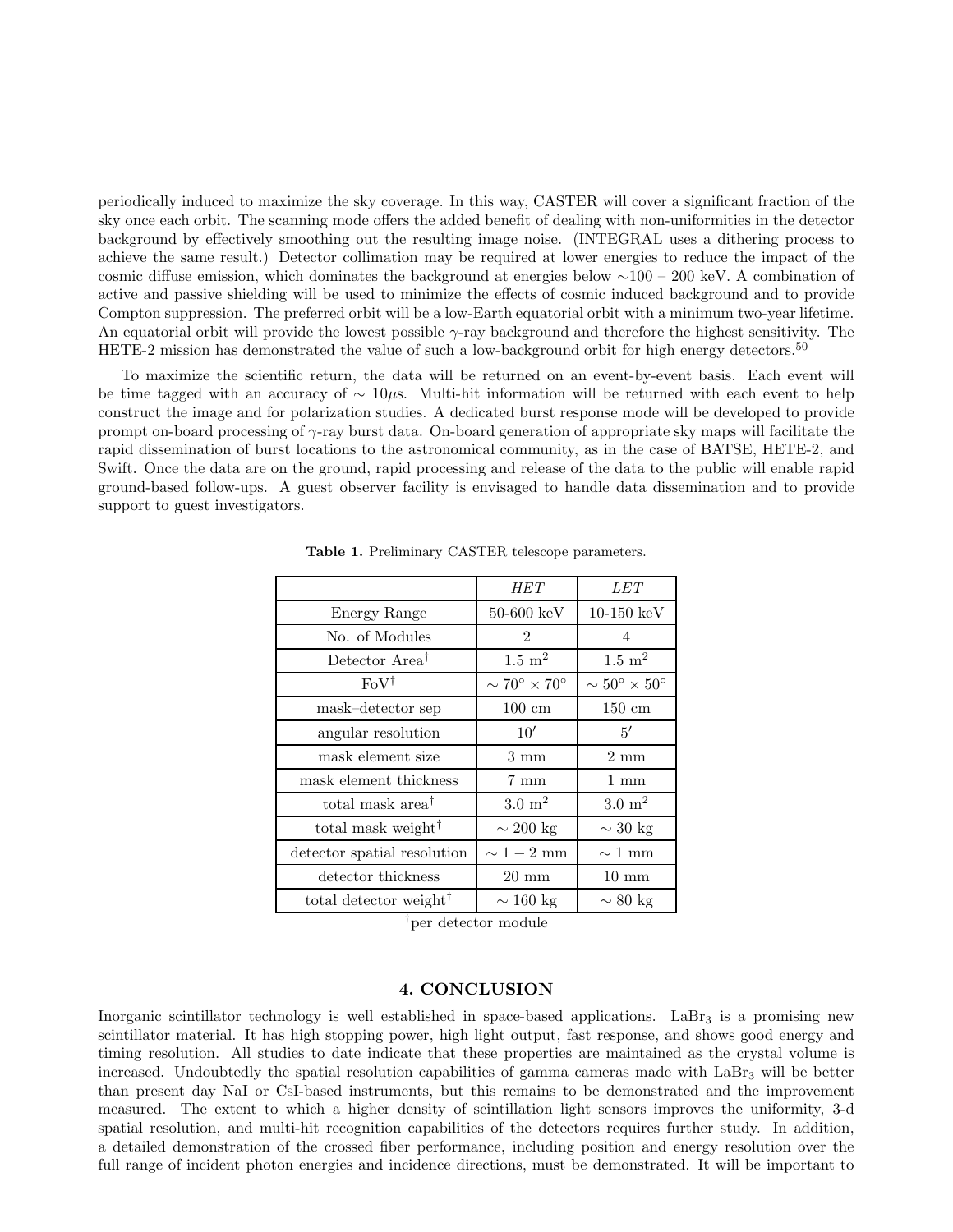further characterize detector capabilities, develop and validate LaBr<sub>3</sub> simulation models, and assess the impact of radiation exposures before defining optimum instrument configurations.

#### ACKNOWLEDGMENTS

This work has been supported in part by NASA grants NNG04GH78G and NNG05WC26G.

#### REFERENCES

- 1. "Beyond Einstein: From the Big Bang to Black Holes," NASA, 2003.
- 2. Grindlay, J. et al., "EXIST: The Ultimate Spatial/Temporal Hard X-Ray Survey," GAMMA 2001, S.Ritz, N. Gehrels & C.R. Shrader, ed., AIP Conf. Proc. 587, pp. 899-908, AIP, New York, 2001.
- 3. Grindlay, J. et al., "Proposed Next Generation GRB Mission: EXIST," in Gamma-Ray Burst and Afterglow Astronomy 2001, G.R. Ricker & R.K. Vanderspek, ed., AIP Conf. Proc. 662, pp. 477-480, AIP, New York, 2003.
- 4. Grindlay, J. E., et al., "EXIST: mission design and concept and technology program," Proc. SPIE, 4851, pp. 331-344, 2002.
- 5. McConnell, M. L., et al., "CASTER a scintillator-based Black Hole Finder Probe," Proc. SPIE, 5488, in press, 2004.
- 6. Voges, W., et al., "The ROSAT All-Sky Survey Bright Source Catalogue," Astron. Astrophys., 349, 389-405, 1999.
- 7. Levine, A. M., et al., "The HEAO1 A-4 Catalog of High-Energy X-Ray Sources," Ap. J. Supp., 54, 581-617, 1984.
- 8. Parsons, A., et al., "Swift/BAT Calibration and Estimated BAT Hard X-Ray Survey Sensitivity," Proc. SPIE, 5165, 190-200, 2004.
- 9. Revnivtsev, M. G., et al., "A Hard X-Ray Sky Survey with the SIGMA Telescope of the GRANAT Observatory," Astron. Lett., 30, 527-533, 2004.
- 10. Bird, A. J., et al., "The First IBIS/ISGRI Soft Gamma-Ray Galactic Plane Survey Catalog," Ap. J., 607, L33-L37, 2004.
- 11. Caroli, E., et al., "Coded Aperture imaging in X- and Gamma-Ray Astronomy," Sp. Sci. Rev., 45, pp. 349-403, 1987.
- 12. Skinner, G. K., T. J. Ponman, A. P. Hammersley, and C. J. Eyles, "Techniques for the Analaysis of Data from Coded Mask X-ray Telescopes," Astrophys. Space Sci., 136, pp. 337-349, 1987.
- 13. Bouchet, L., et al., "The SIGMA/GRANAT Telecsope: Calibration and Data Reduction," Ap. J., 548, pp. 990-1009, 2001.
- 14. Frontera, F., et al., "The High Energy Instrument PDS On-Board the BeppoSAX X-ray Astronomy Satellite," Astron. Astrophys. Suppl., 122, pp. 357-369, 1997.
- 15. Jager, R., et al., "The Wide Field Cameras onboard the BeppoSAX X-Ray Astronomy Satellite," Astron. Astrophys. Supp., 125, 557-572, 1997.
- 16. Ubertini, P., et al., "The Imager on Board INTEGRAL," Proc. SPIE, 2806, pp. 246-257, 1996.
- 17. Parmar, A., C. Winkler, P. Barr, L. Hansson, E. Kuulkers, R. Much, and A. Orr, "The INTEGRAL Mission," SPIE Proc., 4851, pp. 1104-1112, 2003.
- 18. Barthelmy, S. D., "The Burst Alert Telescope (BAT) on the Swift MIDEX Mission," Proc. SPIE, 5165, pp. 175-188, 2004.
- 19. Gehrels, N., "The Swift Gamma Ray Burst MIDEX," Proc. SPIE, 4140, pp. 42-49, 2000.
- 20. Dunphy, P. P., et al., "A Balloon-borne Coded Aperture Telescope for Low-Energy Gamma-Ray Astronomy," Nucl. Instr. Meth., A274, pp. 362-379, 1989.
- 21. Finger, M. H., "The Imaging of Extra-Galactic Low-Energy Gamma-Ray Source Prospects, Techniques, and Instrumentation," Ph.D. Thesis, California Institute of Technology, 1987.
- 22. Schindler, S. M., et al., "GRIP-2: A Sensitive Balloon-borne Imaging Gamma-Ray Telescope," Nucl. Instr. Meth., A384, pp. 425-434, 1997.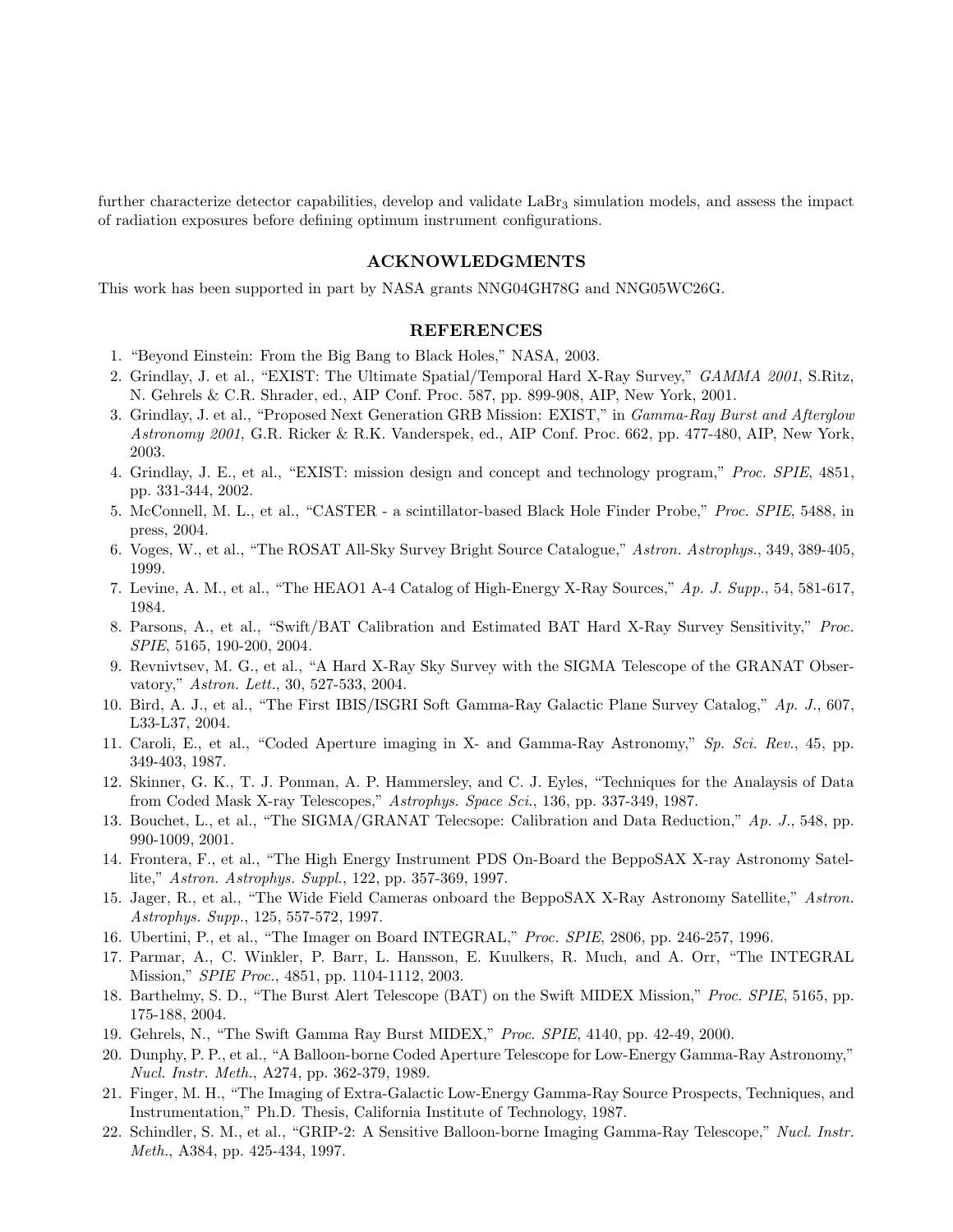- 23. Charalambous, P. M., A. J. Dean, J. B. Stephen, and N. G. S. Young, "Aberrations in Gamma Ray Imaging Systems," Nucl. Instr. Meth., 221, pp. 56-59, 1984.
- 24. Jupp, I. D., K. Byard, and A. J. Dean, "An Improved Sampling Configuration for a Coded Aperture Telescope," Nucl. Instr. Meth., A345, pp. 576-584, 1994.
- 25. McConnell, M., et al., "A Balloon-Borne Coded Aperture Telescope for Arc-Minute Angular Resolution at Hard X-Ray Energies," SPIE Proc., 2806, pp. 349-360, 1996.
- 26. van Loef, E. V. D., et al., "Scintillation Properties of LaCl<sub>3</sub>:Ce<sup>3+</sup> Crystals: Fast, Efficient, and High-Energy Resolution Scintillators" IEEE Trans. Nucl. Sci., 48, pp. 341-345, 2001.
- 27. van Loef, E. V. D., et al., "High Energy Resolution Scintillator:  $Ce^{3+}$  Activated LaBr<sub>3</sub>," Appl. Phys. Lett., 79, pp. 1573-1575, 2001.
- 28. van Loef, E. V. D., et al., "Non-Proprtionality and Energy Resolution of a LaCl3: 10% Ce3+ Scintillation Crystal," IEEE Trans. Nucl. Sci., 50, pp. 155-158, 2003.
- 29. Shah, K. S., et al., "LaCl<sub>3</sub>:Ce Scintillators for  $\gamma$ -Ray Detection," Nucl. Instr. Meth., A505, pp. 76-81, 2003.
- 30. Shah, K. S., et al., "LaBr3:Ce Scintillators for Gamma Ray Spectroscopy," IEEE Trans. Nucl. Sci., 50, pp. 2410-2413, 2003.
- 31. Aleonard, B. P., et al., "Lanthanum Halide Scintillation Detectors: Industrialization and Performance," IEEE NSS Conf. Record, paper N7-8, 2004.
- 32. Knoll, G., Radiation Detection and Measurement, John Wiley and Sons, Inc, New York, 1999.
- 33. Dorenbos, P., J. T. M. de Hass and C. W. E. van Ejik, "Non-Proportionality in the Scintillation Response and the Energy Resolution Obtainable with Scintillation Crystals," IEEE Trans. Nucl. Sci., 42, pp. 2190- 2202, 1995.
- 34. Shah, K.S., et al., "High Energy Resolution Scintillation Spectrometers," IEEE NSS Conf. Record, 2003.
- 35. Kernan, W. J., "Self-Activity in Lanthanum Halides," IEEE NSS Conf. Record., paper N19-6, 2004.
- 36. Gaujtier, G., et al., "Recent Progress in LaCl3: 10% Ce3+, High Energy Background and X-Ray Energy Resolution," IEEE NSS Conf. Record, paper N16-169, 2004.
- 37. Anger, H. O., "Scintillation Camera," Rev. Sci. Instrum., 29, 1958.
- 38. Macovski, A., Medical Imaging Systems, Prentice Hall, New York, 1983.
- 39. Kroeger, R. A., et al., "Thin Scintillators and Position Sensitive Photomultiplier Tubes for Hard X-ray Imaging in Space," IEEE Trans. Nucl. Sci., 44, pp. 881-884, 1997.
- 40. Pani, R., et al., "Evaluation of Flat panel PMT for Gamma Ray Imaging," Nucl. Instr. Meth., A504, pp. 262-268, 2003.
- 41. Majewski, S., et al., "Application of New Burle Multipad Flat Panel PMTs in Compact Gamma and Positron Imagers — Initial Evaluations," IEEE NSS Conf. Record, paper M7-96, 2003.
- 42. Matthews, K. L., S. M. Leonard, C. E. Ordonez, and W. Chang, "A Depth-Encoding Anger Detector Using Scintillating Fibers," IEEE Trans. Nucl. Sci., 48, pp. 1397-1402, 2001.
- 43. Matthews, K. L., S. M. Leonard, C. E. Ordonez, and W. Chang, "Comparison of Wavelength-shifting Fiber Types and Methods of Ribbon Assembly for the Depth-encoding Anger Detector," IEEE NSS Conf. Record, 2002.
- 44. Case, G. L., et al., "Wavelength-shifting fiber readout of LaCl<sub>3</sub> and LaBr<sub>3</sub> scintilators," Proc. SPIE, this conference.
- 45. Dean, A. J., et al., "Background in Space-Borne Low-Energy γ-Ray Telescopes," Space Science Reviews, 57, 109-186, 1991.
- 46. Dean, A. J., et al., "The Modelling of Background Noise in Astronomical Gamma Ray Telescopes," Space Science Reviews, 105, 285-376, 2003.
- 47. Genrels, G., "Instrumental Background in Balloon-Borne Gamma-Ray Spectrometers and Techniques for Its Reduction," Nuc. Instr. Method, A239, 324-349, 1985.
- 48. Gehrels, G., "Instrumental Background in Gamma-Ray Spectrometers Flown in Low Earth Orbit," Nuc. Instr. Method, A313, 513-528, 1992.
- 49. Weidenspointner, G., et al., "MGGPOD: A Monte Carlo Suite for Modeling Instrumental Line and Continuum Backgrounds in Gamma-Ray Astronomy," Ap. J. Supp., 156, 69-91, 2005.